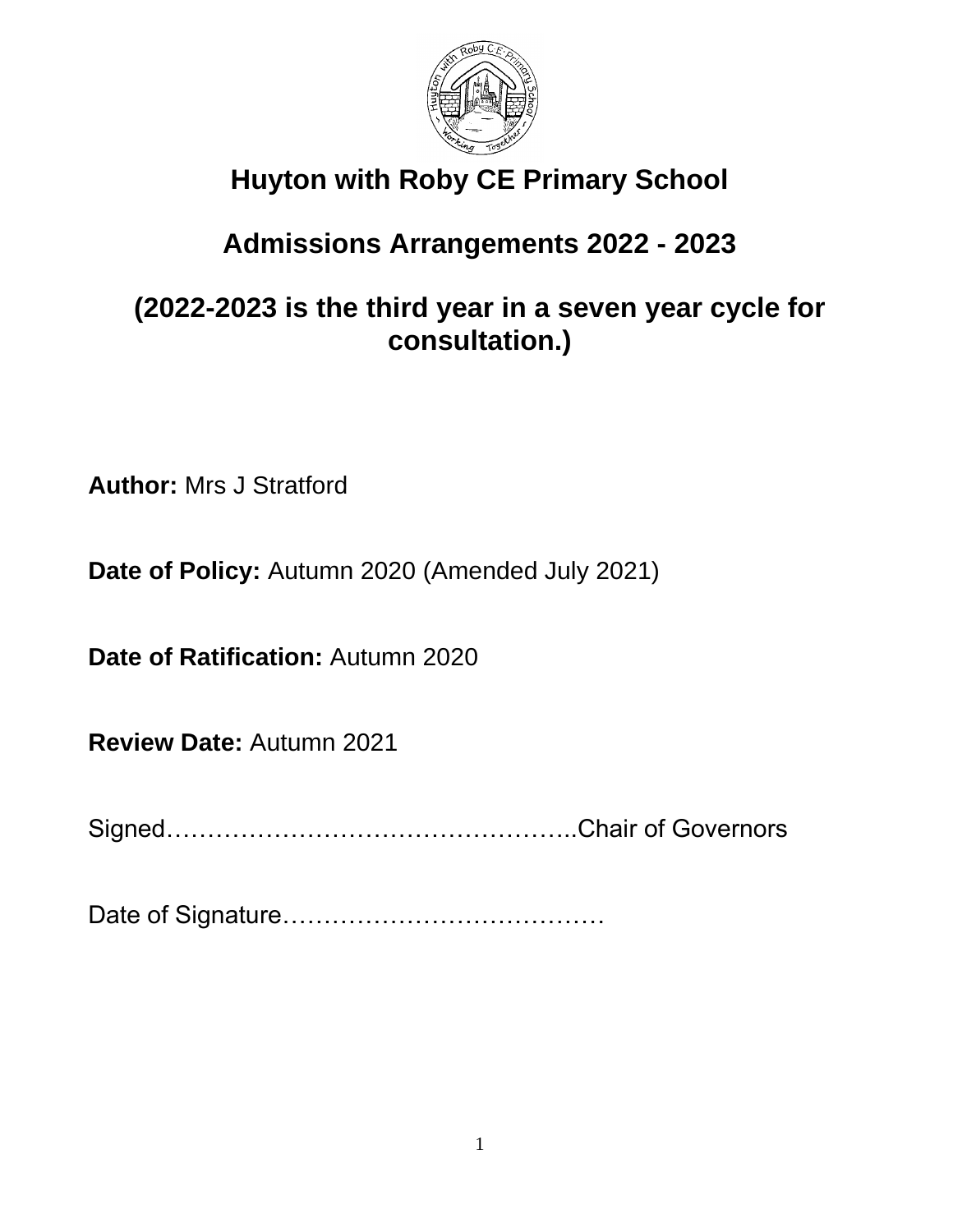## **Admissions to schools within the Liverpool Diocesan Schools Trust**

The Liverpool Diocesan Schools Trust (LDST) is the admission authority for all schools within the Trust. Responsibility for individual schools admissions arrangements are delegated to the Local Governing Body. These admissions arrangements relate specifically to admissions at Huyton with Roby CE Primary School and follow the requirements of the national School Admission Code and the requirements of the Knowsley Primary Admissions Scheme for 2022/23

The agreed admission number for entry to the reception classes is 60. The agreed admission number for entry to the nursery classes is 60.

Responsibility for allocating places is delegated to the Governors Admission Committee which includes the headteacher.

When the number of requests for admission is more than the number of available places, following the admission of Children with an Education, Health and Care Plan which names the school, priority will be given in the following order.

### **Criteria for the allocation of school places**

1.1. Children in public care and previously looked after children.

This includes any "looked after child", "previously looked after children" and any child who was previously looked after but immediately after being looked after became subject to an adoption, residence or special guardianship order. 'Looked after' means that the child was (a) in the care of a local authority, or (b) being provided with accommodation by a local authority in the exercise of their social services functions.

This criteria also includes looked after children and all previously looked after children who appear (to the admission authority) to have been in state care outside of England and ceased to be in state care as a result of being adopted.

1.2. Children whose parents worship regularly at St. Michael's Church, Huyton, St. Bartholomew's Church Roby and Trinity Church Huyton. See note regarding regular attendance.

Proof: clergy of one of the three churches to complete form in appendix 1

1.3. Children whose parents worship regularly at other Christian Churches in Huyton or Roby. See note regarding regular attendance.

Proof: clergy/pastor of the church to complete form in appendix 1

1.4. Children who have an older brother or sister on roll at the time of application and who will still be attending the school at the time of their admission. This includes full, half or step brothers and sisters, foster brothers or sisters and children who are living at the same address and are part of the same family unit.

#### 1.5. Other applicants.

In the event of a tie-break within any of the criteria above, children living the shortest distance from the school will have priority; this will be measured in a straight line from home to school, using the LA computer GIS system.

The address which receives child benefit will normally be used if the child's time is split between two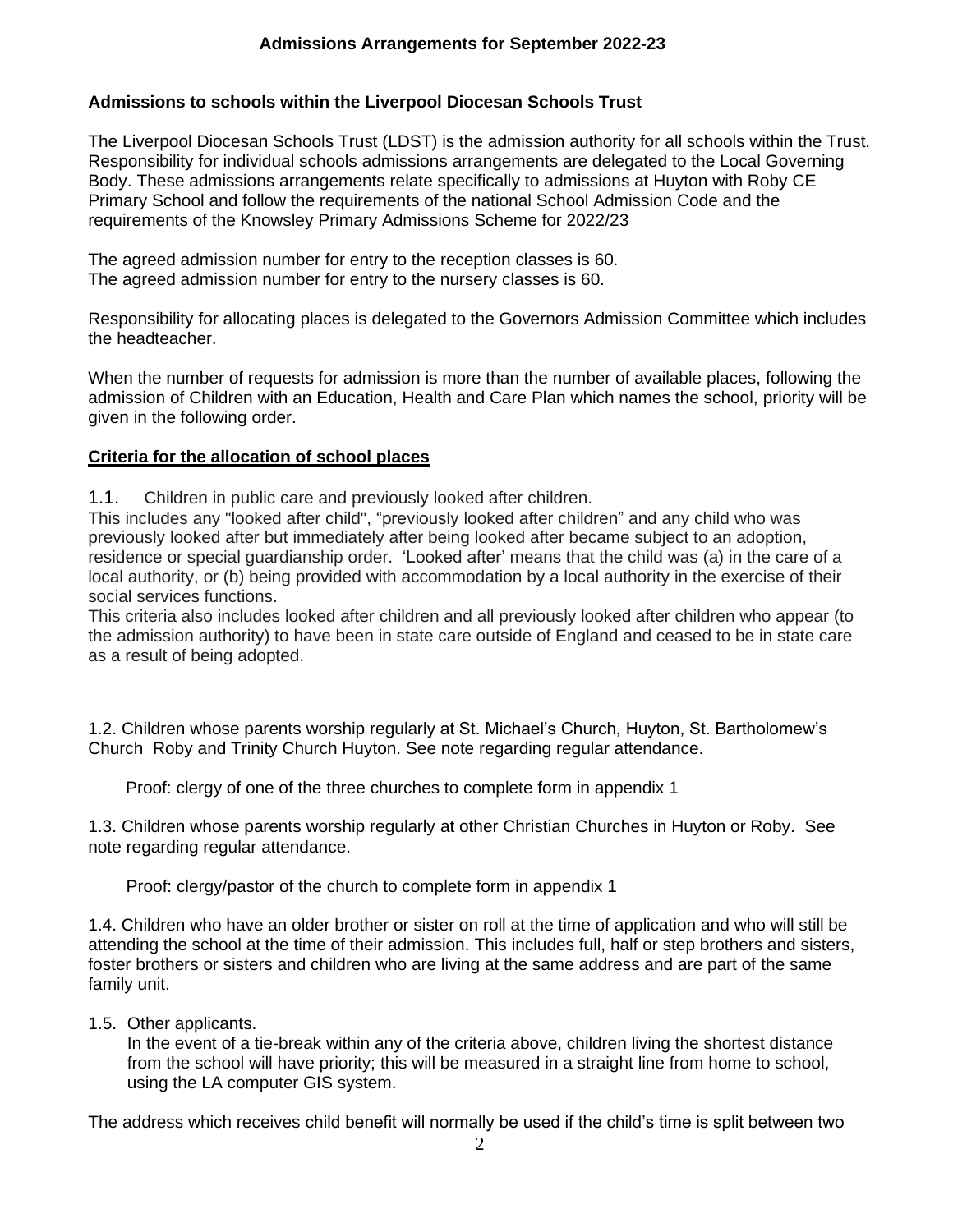homes, but the governing body reserves the right to request other proofs as fit the individual circumstances.

If there are two children who have exactly the same distance measurement, then random selection will be applied to determine the outcome.

Where the distance tiebreak does not assist e.g. twins, triplets wanting admissions and there is only a single place left within the admission number, then the governing body will exercise as much flexibility as possible with the requirements of infant class sizes. In exceptional circumstances we are now able to offer places for both twins and all triplets, even when this means breaching infant class size limits.

Note. 1 Regular attendance is taken to mean a minimum of a fortnightly attendance at church at public worship for at least one year prior to seeking a clergy reference. Regular attendance of a parent or guardian must be provided by a member of the clergy or other designated church officer on the form provided.

Note. 2. The reception classes and key stage 1 classes are organized into 6 classes of no more than 30 in each.

The key stage 2 classes are organized into 8 classes of no more than 30 in each.

Note 3. Time scale for admissions to the reception classes is highlighted in the LA co-ordinated admission booklet for the relevant academic year.

Note 4. If parents or carers choose to submit a faith reference from the clergy in appendix 1, then it is their responsibility to return it to the school by the closing date given. *In the event that during the period specified for attendance at worship the church has been closed for public worship and has not provided alternative premises for that worship, the requirements of these [admissions] arrangements in relation to attendance will only apply to the period when the church or alternative premises have been available for public worship*".

Note 5. The school must appear on the list of the three preferences on the relevant Local Authority form. Where no faith reference has been handed in, then applicants will be considered on the information on the common application form.

 Note 6.Where an application is made for a reception place for a child who does not reach compulsory school age\* by 31<sup>st</sup> August 2022, it is possible to defer entry until later in the school year. The parent cannot, of course, defer entry beyond the beginning of the term after the child's fifth birthday.

Parents of summer-born children may request the governors' agreement to apply for a reception place the year following the normal reception intake date. Parents who wish to take up this option should apply for a place during the normal application year and submit at the same time the local authority's additional form to make the request. The Authority will pass the request to the Governing Body. Forms can be obtained from the Local Authority.

\* Compulsory school age = beginning of term following  $5<sup>th</sup>$  birthday.

#### **Right of Appeal**

Under the School Standards and Framework Act 1998, parents have the right to appeal if their application is not successful in the first instance. Information about this is also provided by the LA. The right to appeal is through an independent Appeals Committee, set up in accordance with the 1998 Act. The appeal paperwork should be submitted to the governors of the school and the school will then organise an independent appeal.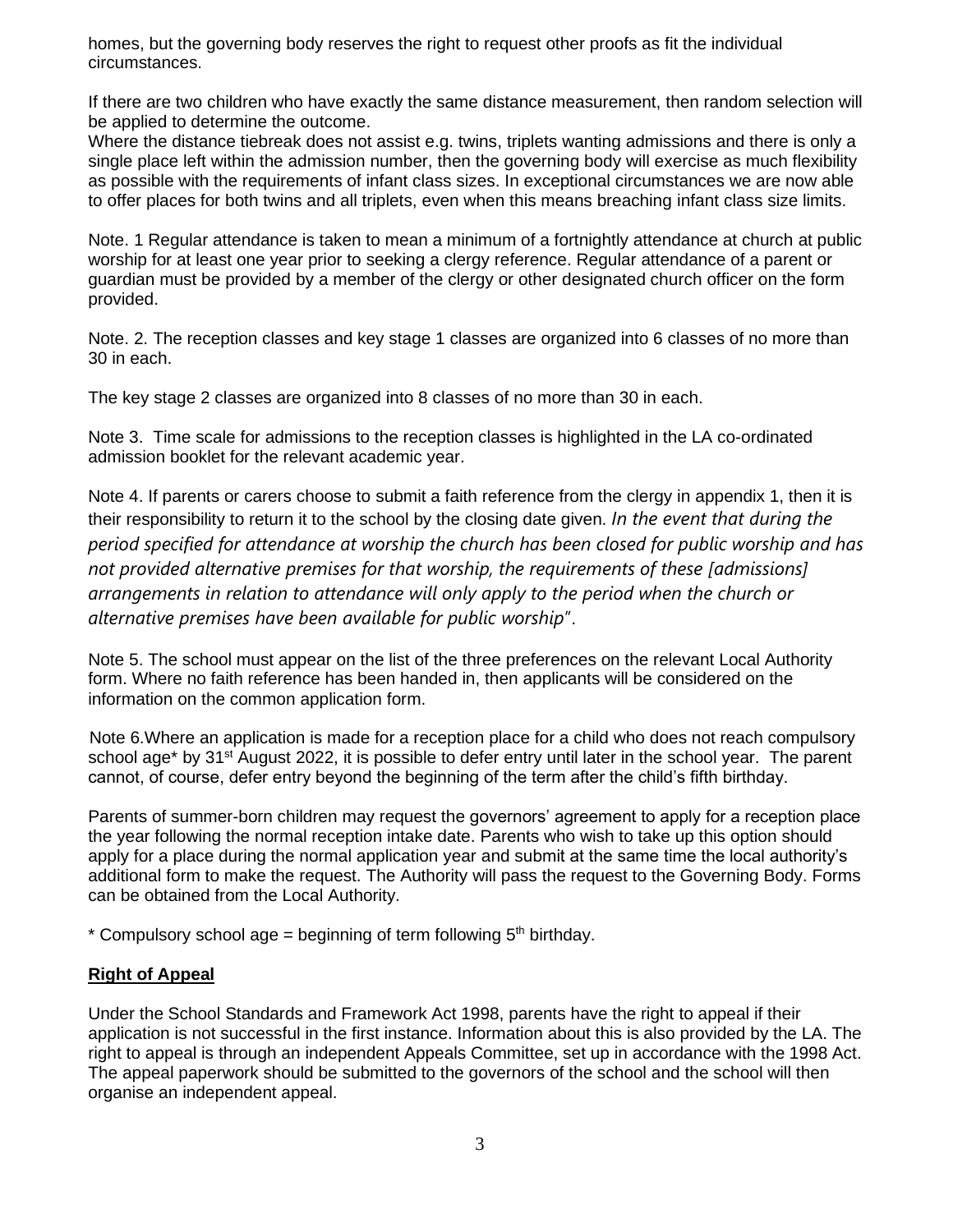#### **Publication of admission criteria**

The Governing Body will make this policy available to any interested parent. The Governing Body will publish the main criteria in the school prospectus. The Governing Body will make this policy available to other local schools.

### **Nursery Admissions.**

Huyton with Roby CE Primary School has a 60 place nursery, i.e.30 places in each session – morning and afternoon with some places reserved for the 30hr full time places. Governors shall ensure that a maximum of 60 part time places are available in the nursery each year. (Please note that not all 60 may be vacant, as it may be that some places are already filled by children already on roll and not yet old enough to be admitted to reception or accessing the 30hr childcare offer.)

NB - A place in the Nursery class does not guarantee a place in the reception classes the following year; application must be made on the relevant Local Authority form at the appropriate time.

The criteria and procedures below are followed for nursery admissions. Parents should note that children will be admitted to the Nursery class normally at the beginning of the academic year in which their fourth birthday falls. It is not common that places are available for younger children.

Parents should complete the school's nursery application form, and if they wish, the supplementary form regarding church attendance, (Appendix 2) and submit it to school no later than 15<sup>th</sup> January of the year in which September admission is sought. Allocation letters will be sent out on or around  $16<sup>th</sup>$ April of the year in which September admission is sought.

If a place is offered, confirmation of date of birth and home address will be required. Where evidence is not satisfactory, places may be withdrawn.

Where there are more applicants than places available, the following priorities will be applied in order:

#### **Criteria for the allocation of nursery places**

1.1 Children who are at least three years of age by  $31<sup>st</sup>$  August 2022 and whose parents worship regularly at St. Michael's Church, Huyton, St. Bartholomew's Church Roby and Trinity Church Huyton. See note regarding regular attendance.

Proof: clergy of one of the three churches to complete form in appendix 2

1.2 Children who are at least three years of age from 31<sup>st</sup> August 2022 and whose parents worship regularly at other Christian Churches. See note regarding regular attendance. Proof: clergy/pastor of the church to complete form in appendix 2

1.3 Children who are three years of age from 31<sup>st</sup> August 2022 and who have an older brother or sister on roll at the time of application and who will still be attending the school at the time of their admission. This includes full, half or step brothers and sisters, foster brothers or sisters and children who are living at the same address and are part of the same family unit.

1.4 Other children who are at least three years old on 31 August 2022

 In the event of a tie-break within any of the criteria above, children living the shortest distance from the school will have priority; this will be measured by a system devised by the governors

 If there are two children who have exactly the same distance measurement, then random selection will be applied to determine the outcome.

The address which receives child benefit will normally be used if the child's time is split between two homes, but the governing body reserves the right to request other proofs as fit the individual circumstances.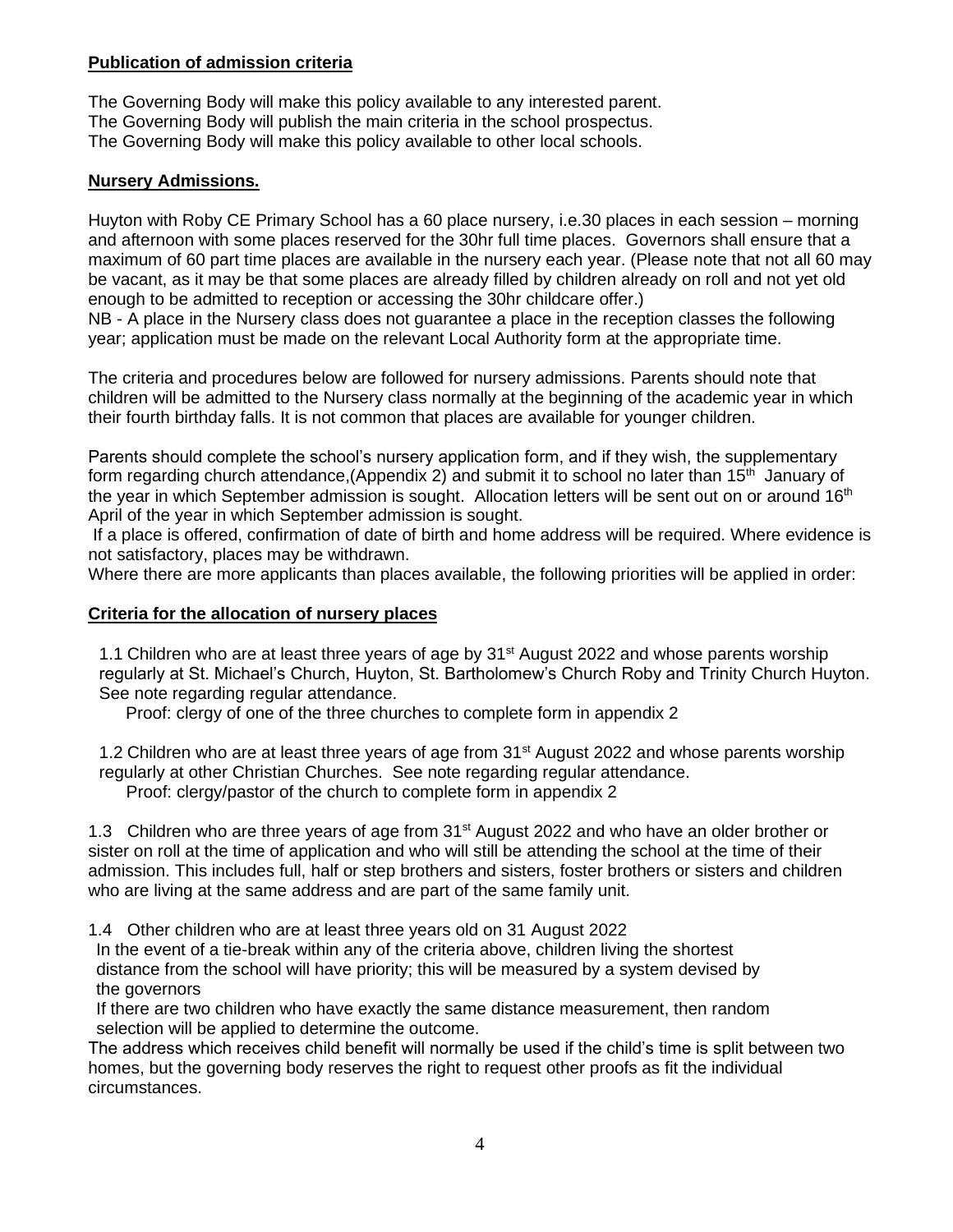Where the distance tiebreak does not assist e.g. twins, triplets wanting admissions and there is only a single place left within the admission number, then the governing body will exercise as much flexibility as possible with the requirements of infant class sizes. In exceptional circumstances we are now able to offer places for both twins and all triplets, even when this means breaching infant class size limits.

Where places remain unfilled, applications on behalf of younger children will be considered:

1.5 Children who are at least 3 years old by 31<sup>st</sup> December 2022.

1.6 Children who are at least 3 years old by 31 March 2023

1.7 Children who are at least 3 years old by 31 July 2023

.

 In the event of a tie-break within any of the criteria above, children living the shortest distance from the school will have priority; this will be measured using a system devised by the governors. If there are two children who have exactly the same distance measurement, then random selection will be applied to determine the outcome.

Where the distance tiebreak does not assist e.g. twins, triplets wanting admissions and there is only a single place left within the admission number, then the governing body would consider the possibility of offering places above the normal ratio limitations.

Note. 1 Regular attendance is taken to mean a minimum of a fortnightly attendance at church at public worship for at least the year prior to  $1<sup>st</sup>$  September in the year before admission to nursery class.. Regular attendance of a parent or guardian must be provided by a member of the clergy or other designated church officer on the form provided.

Note. 2. The nursery classes are organised into 2 classes of no more than 30 in each.

Note 3. If parents or carers choose to submit the faith reference from the clergy in appendix 2, then it is their responsibility to return it to the school by the closing date given. *In the event that during the period specified for attendance at worship the church has been closed for public worship and has not provided alternative premises for that worship, the requirements of these [admissions] arrangements in relation to attendance will only apply to the period when the church or alternative premises have been available for public worship*".

Please keep this copy of the admission policy for your own information.

Please contact the Headteacher or Clerk of Governors of the School if you need further information regarding admissions to Huyton with Roby C.E. (Aided) Primary School.

Appendix 1 Faith Ref from clergy. Appendix 2 Faith Ref from clergy for nursery.

Prospective parents are warmly invited to visit the school but are asked to make an appointment in order that adequate time can be provided.

NB - Whether parents visit the school or not has no effect on consideration of their application.

#### **Huyton- with- Roby School - Supplementary Form (Appendix 1)**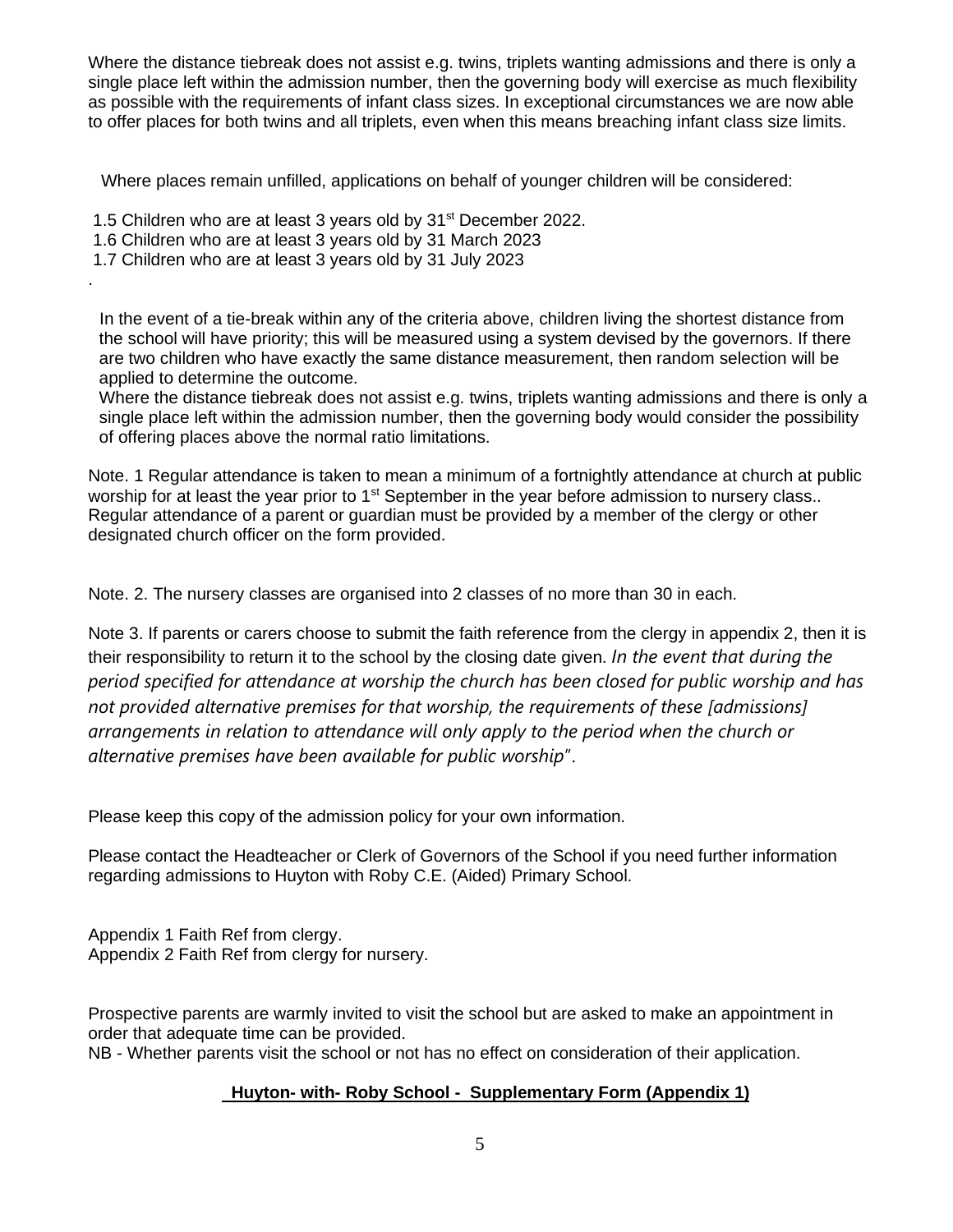| This form should be completed in addition to the Local Authority preference form by any<br>applicants who wish to be considered under criterion 1.2 or 1.3 of the school policy and<br>returned directly to the school by the closing date specified.<br>This form will be disregarded if the applicant does not name Huyton- with- Roby School as a<br>preference on the Local Authority application form. |  |  |  |
|-------------------------------------------------------------------------------------------------------------------------------------------------------------------------------------------------------------------------------------------------------------------------------------------------------------------------------------------------------------------------------------------------------------|--|--|--|
| Name of child:                                                                                                                                                                                                                                                                                                                                                                                              |  |  |  |
|                                                                                                                                                                                                                                                                                                                                                                                                             |  |  |  |
|                                                                                                                                                                                                                                                                                                                                                                                                             |  |  |  |
|                                                                                                                                                                                                                                                                                                                                                                                                             |  |  |  |
|                                                                                                                                                                                                                                                                                                                                                                                                             |  |  |  |
| Place of worship one of parents/guardians regularly attends:                                                                                                                                                                                                                                                                                                                                                |  |  |  |
|                                                                                                                                                                                                                                                                                                                                                                                                             |  |  |  |
|                                                                                                                                                                                                                                                                                                                                                                                                             |  |  |  |
|                                                                                                                                                                                                                                                                                                                                                                                                             |  |  |  |
|                                                                                                                                                                                                                                                                                                                                                                                                             |  |  |  |
|                                                                                                                                                                                                                                                                                                                                                                                                             |  |  |  |
|                                                                                                                                                                                                                                                                                                                                                                                                             |  |  |  |
| <b>Worship attendance:</b>                                                                                                                                                                                                                                                                                                                                                                                  |  |  |  |
| How frequently do you attend worship?                                                                                                                                                                                                                                                                                                                                                                       |  |  |  |
| At least fortnightly     Less                                                                                                                                                                                                                                                                                                                                                                               |  |  |  |
| For how long has this been your practice?                                                                                                                                                                                                                                                                                                                                                                   |  |  |  |
| For 1 year or more<br>Less                                                                                                                                                                                                                                                                                                                                                                                  |  |  |  |

Please obtain your faith leader's signature below in order to confirm this information before submitting this form to school. *In the event that during the period specified for attendance at worship the church has been closed for public worship and has not provided alternative premises for that worship, the requirements of these [admissions] arrangements in relation to attendance will only apply to the period when the church or alternative premises have been available for public worship*".

| Date. |  |
|-------|--|